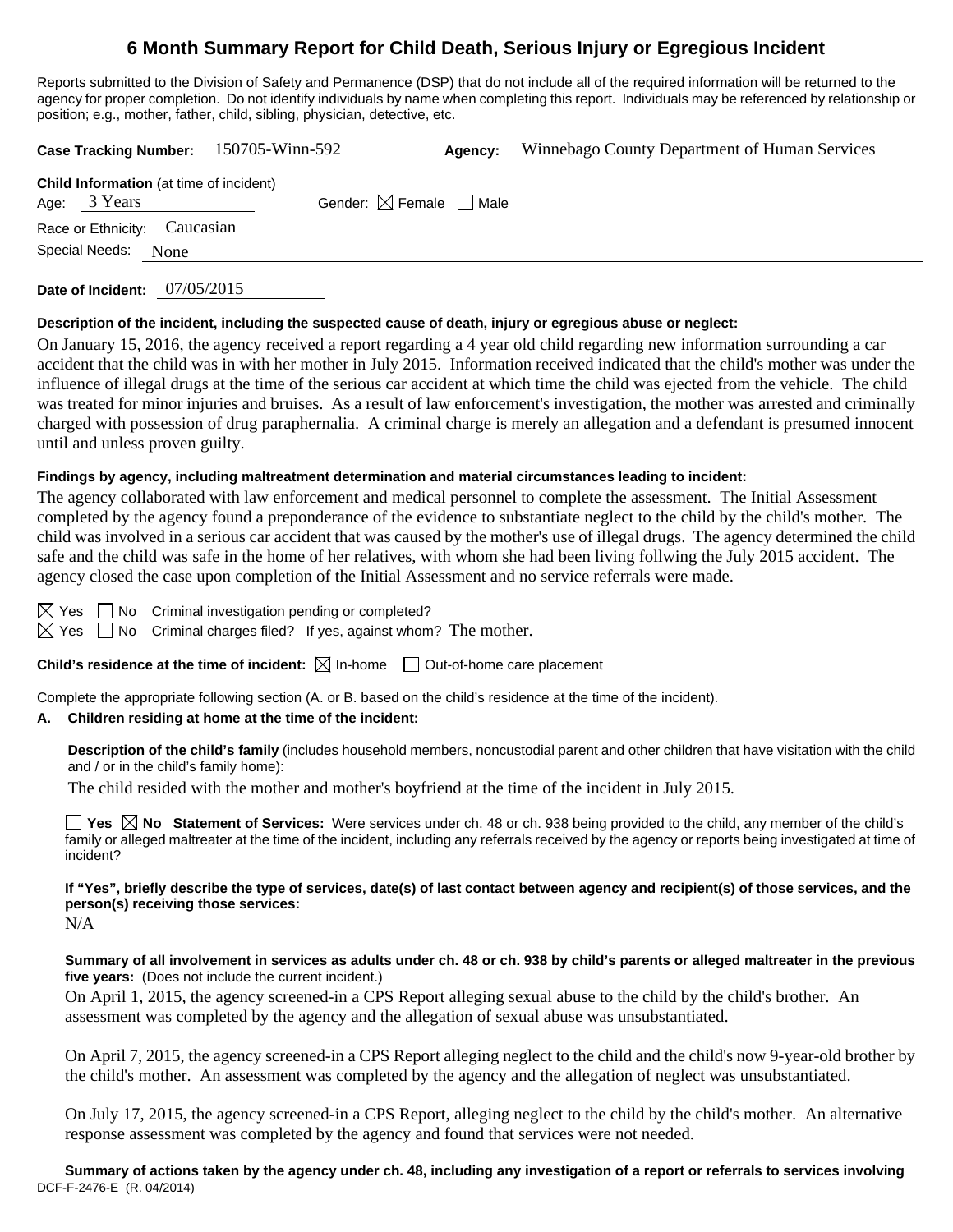**the child, any member of the child's family living in this household and the child's parents and alleged maltreater.** (Does not include the current incident.)

(Note: Screened out reports listed in this section may include only the date of the report, screening decision, and if a referral to services occurred at Access. Reports that do not constitute a reasonable suspicion of maltreatment or a reason to believe that the child is threatened with harm are not required to be screened in for an initial assessment, and no further action is required by the agency.)

On August 8, 2014, the agency screened-out a CPS Report.

On October 1, 2014, the agency screened-out a CPS Report.

On March 27, 2015, the agency screened-out a CPS Report.

On April 1, 2015, the agency screened-in a CPS Report alleging sexual abuse to the child by the child's brother. An assessment was completed by the agency and the allegation of sexual abuse was unsubstantiated.

On April 7, 2015, the agency screened-in a CPS Report alleging neglect to the child and the child's now 9-year-old brother by the child's mother. An assessment was completed by the agency and the allegation of neglect was unsubstantiated.

On July 17, 2015, the agency screened-in a CPS Report, alleging neglect to the child by the child's mother. An alternative response assessment was completed by the agency and found that services were not needed.

#### **Summary of any investigation involving the child, any member of the child's family and alleged maltreater conducted under ch. 48 and any services provided to the child and child's family since the date of the incident:**

The agency collaborated with law enforcement and medical personnel to complete the assessment. The Initial Assessment completed by the agency found a preponderance of the evidence to substantiate neglect to the child by the child's mother. The child was involved in a serious car accident that was caused by the mother's use of illegal drugs. The agency determined the child safe and the child was safe in the home of her relatives, with whom she had been living follwing the July 2015 accident. The agency closed the case upon completion of the Initial Assessment and no service referrals were made.

### **B. Children residing in out-of-home care (OHC) placement at time of incident:**

**Description of the OHC placement and basis for decision to place child there:** N/A

## **Description of all other persons residing in the OHC placement home:**

N/A

**Licensing history:** Including type of license, duration of license, summary of any violations by licensee or an employee of licensee or other actions that constitute a substantial failure to protect and promote the welfare of the child. N/A

### **Summary of any actions taken by agency in response to the incident:** (Check all that apply.)

| Screening of Access report                           | Attempted or successful reunification             |
|------------------------------------------------------|---------------------------------------------------|
| Protective plan implemented                          | Referral to services                              |
| Initial assessment conducted                         | Transportation assistance                         |
| Safety plan implemented                              | Collaboration with law enforcement                |
| Temporary physical custody of child                  | Collaboration with medical professionals          |
| Petitioned for court order / CHIPS (child in need of | Supervised visitation                             |
| protection or services)                              | Case remains open for services                    |
| Placement into foster home                           | Case closed by agency                             |
| Placement with relatives                             | Initiated efforts to address or enhance community |
| Ongoing Services case management                     | collaboration on CA/N cases                       |
|                                                      | Other (describe):                                 |

## **FOR DSP COMPLETION IF RECORD OR ON-SITE REVIEW WAS UNDERTAKEN:**

### **Summary of policy or practice changes to address issues identified based on the record or on-site review of the incident:**

Under the Child Welfare Disclosure Act (Section 48.981(7)(cr), Stats.), the Department of Children and Families' (DCF) Division of Safety and Permanence (DSP) completes in an initial review the agency's practice for each case reported under the Act. A further practice review has been completed for case #160123-WINN-592. As a result of this review process, DSP determined the agency implemented steps to improve the consistency and quality of safety assessment and decision-making